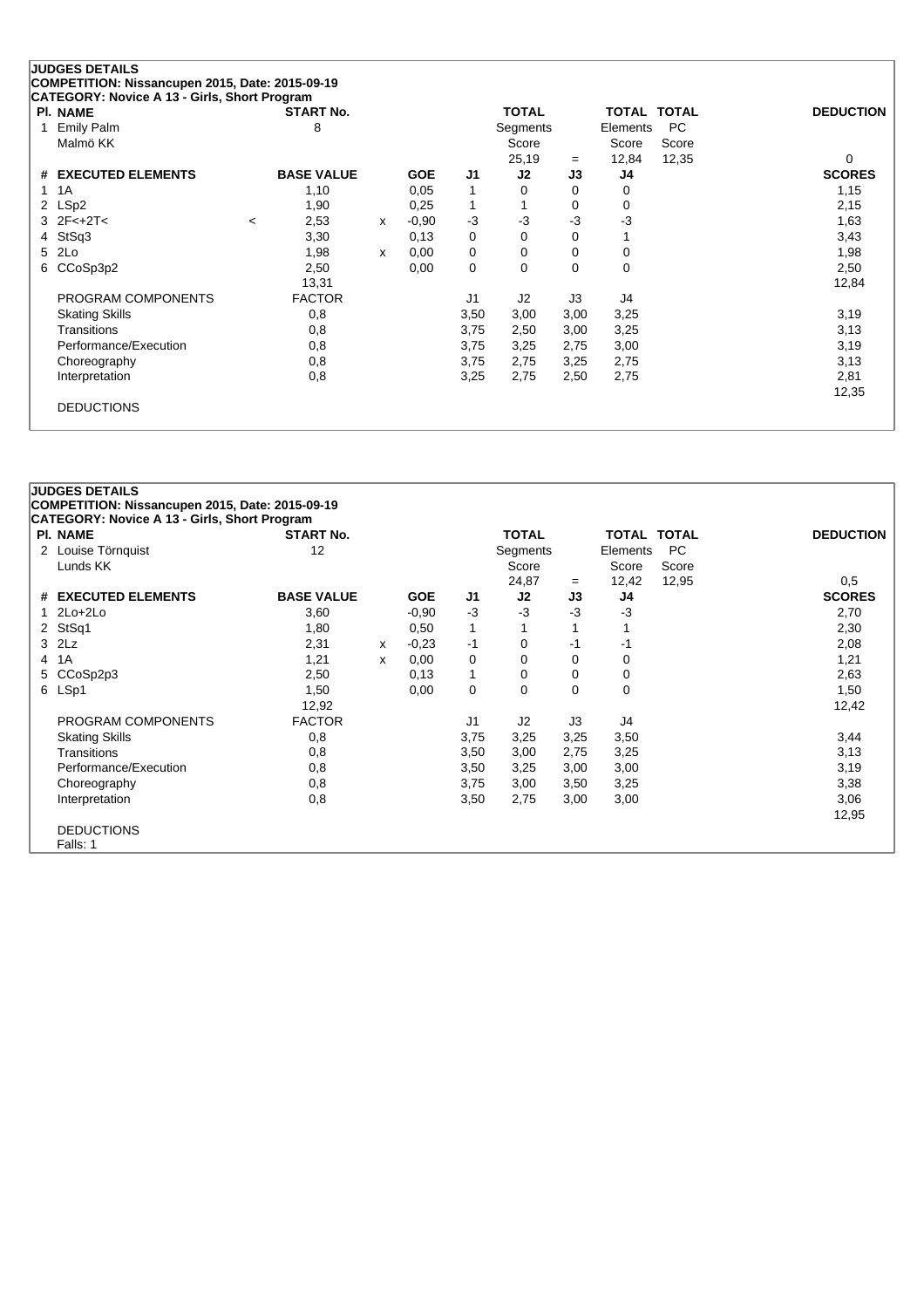| PI. NAME              | <b>START No.</b>  |   |            |             | <b>TOTAL</b> |          | <b>TOTAL TOTAL</b> |       | <b>DEDUCTION</b> |
|-----------------------|-------------------|---|------------|-------------|--------------|----------|--------------------|-------|------------------|
| Maja Jakobsson<br>3   | 9                 |   |            |             | Segments     |          | Elements           | PC.   |                  |
| Halmstads KK          |                   |   |            |             | Score        |          | Score              | Score |                  |
|                       |                   |   |            |             | 23,43        | $=$      | 11,73              | 11,70 | 0                |
| # EXECUTED ELEMENTS   | <b>BASE VALUE</b> |   | <b>GOE</b> | J1          | J2           | J3       | J4                 |       | <b>SCORES</b>    |
| 1A<br>1               | 1,10              |   | 0,00       | 1           | 0            | 0        | $-1$               |       | 1,10             |
| 2 CCoSp3p3            | 3,00              |   | 0,50       | 1           |              |          |                    |       | 3,50             |
| StSq1<br>3            | 1,80              |   | $-0.08$    | 0           | 0            | 0        | -1                 |       | 1,72             |
| 2S<br>4               | 1,43              | X | 0,00       | 0           | 0            | 0        | 0                  |       | 1,43             |
| LSp1<br>5             | 1,50              |   | $-0,38$    | $-1$        | -1           | -1       | $-2$               |       | 1,12             |
| $2T+2T$<br>6          | 2,86              | X | 0,00       | $\mathbf 0$ | $\Omega$     | $\Omega$ | 0                  |       | 2,86             |
|                       | 11,69             |   |            |             |              |          |                    |       | 11,73            |
| PROGRAM COMPONENTS    | <b>FACTOR</b>     |   |            | J1          | J2           | J3       | J4                 |       |                  |
| <b>Skating Skills</b> | 0,8               |   |            | 3,25        | 3,00         | 3,00     | 2,75               |       | 3,00             |
| Transitions           | 0,8               |   |            | 3,25        | 2,75         | 2,50     | 2,50               |       | 2,75             |
| Performance/Execution | 0,8               |   |            | 3,50        | 3,25         | 2,75     | 2,50               |       | 3,00             |
| Choreography          | 0,8               |   |            | 3,75        | 3,00         | 3,00     | 2,50               |       | 3,06             |
| Interpretation        | 0,8               |   |            | 3,50        | 2,75         | 2,75     | 2,25               |       | 2,81             |
|                       |                   |   |            |             |              |          |                    |       | 11,70            |

| <b>PI. NAME</b>       | <b>START No.</b>  |   |            |                | <b>TOTAL</b>   |          | <b>TOTAL TOTAL</b> |           | <b>DEDUCTION</b> |
|-----------------------|-------------------|---|------------|----------------|----------------|----------|--------------------|-----------|------------------|
| Tindra Larsson<br>4   | 16                |   |            |                | Segments       |          | Elements           | <b>PC</b> |                  |
| IFK Österåkers KK     |                   |   |            |                | Score          |          | Score              | Score     |                  |
|                       |                   |   |            |                | 22,86          | $=$      | 11,56              | 11,30     | 0                |
| # EXECUTED ELEMENTS   | <b>BASE VALUE</b> |   | <b>GOE</b> | J1             | J2             | J3       | J4                 |           | <b>SCORES</b>    |
| 1A<br>1               | 1,10              |   | 0,05       | 1              | $\Omega$       | $\Omega$ | 0                  |           | 1,15             |
| 2S<br>$\mathbf{2}$    | 1,30              |   | 0,05       |                | 0              | 0        | 0                  |           | 1,35             |
| 3 CCoSp3p4            | 3,50              |   | $-0.23$    | $-2$           | 0              | -1       | 0                  |           | 3,27             |
| StSq3<br>4            | 3,30              |   | $-0,18$    | 0              | 0              | 0        | -1                 |           | 3,12             |
| 5 2F<+COMBO           | 1,54<br>$\prec$   | x | $-0.90$    | $-3$           | $-3$           | $-3$     | $-3$               |           | 0,64             |
| 6 LSp2                | 1,90              |   | 0,13       | 0              |                | $\Omega$ | 0                  |           | 2,03             |
|                       | 12,64             |   |            |                |                |          |                    |           | 11,56            |
| PROGRAM COMPONENTS    | <b>FACTOR</b>     |   |            | J <sub>1</sub> | J <sub>2</sub> | J3       | J4                 |           |                  |
| <b>Skating Skills</b> | 0,8               |   |            | 3,50           | 3,00           | 3,25     | 2,75               |           | 3,13             |
| <b>Transitions</b>    | 0,8               |   |            | 2,75           | 2,50           | 2,75     | 2,50               |           | 2,63             |
| Performance/Execution | 0,8               |   |            | 3,25           | 3,00           | 2,75     | 2,50               |           | 2,88             |
| Choreography          | 0,8               |   |            | 3,25           | 2,50           | 3,00     | 2,25               |           | 2,75             |
| Interpretation        | 0,8               |   |            | 3,25           | 2,75           | 2,75     | 2,25               |           | 2,75             |
|                       |                   |   |            |                |                |          |                    |           | 11,30            |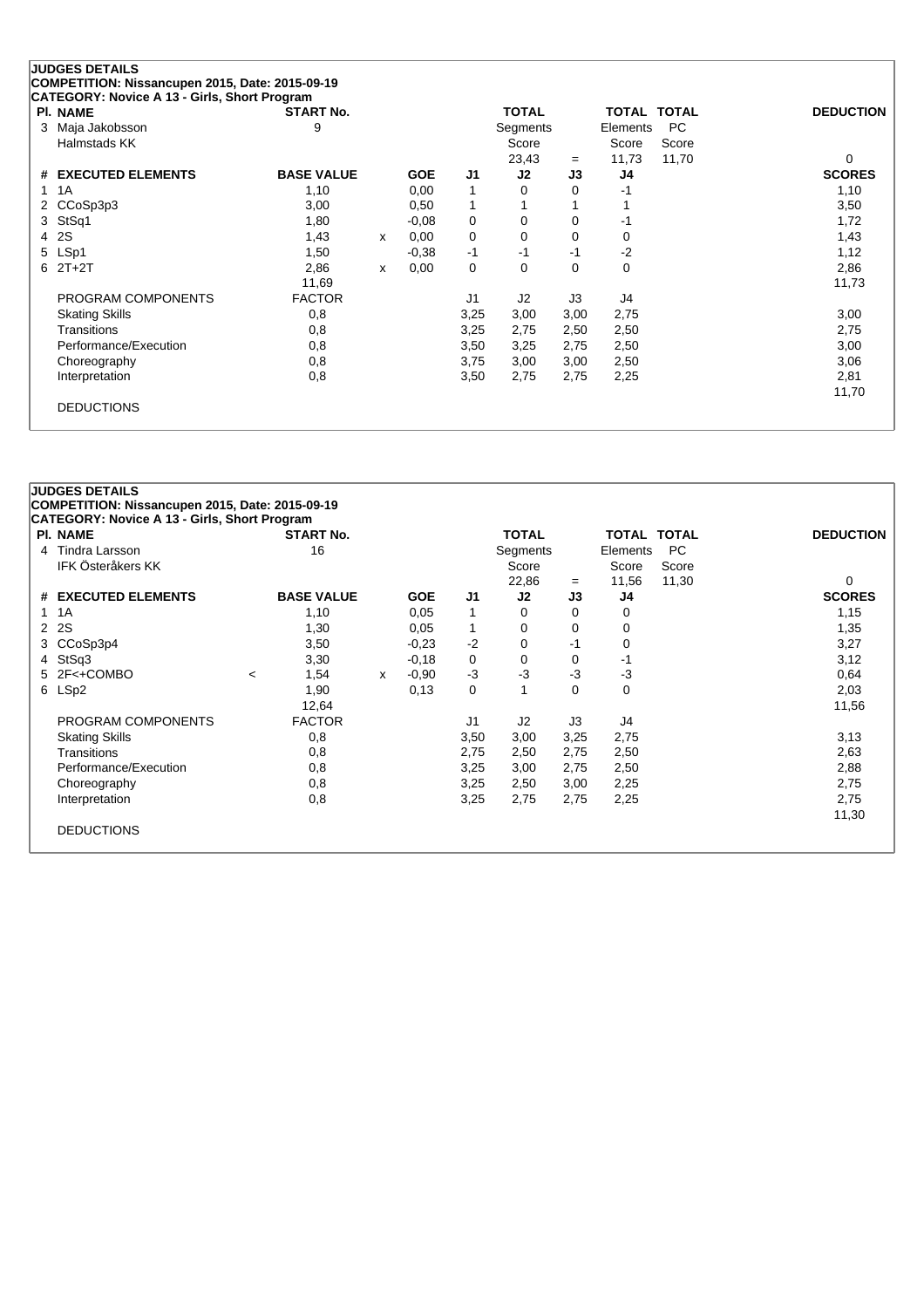|   | <b>JUDGES DETAILS</b>                                                                           |    |                   |   |            |                |                |      |              |              |                  |
|---|-------------------------------------------------------------------------------------------------|----|-------------------|---|------------|----------------|----------------|------|--------------|--------------|------------------|
|   | COMPETITION: Nissancupen 2015, Date: 2015-09-19<br>CATEGORY: Novice A 13 - Girls, Short Program |    |                   |   |            |                |                |      |              |              |                  |
|   | <b>PI. NAME</b>                                                                                 |    | <b>START No.</b>  |   |            |                | <b>TOTAL</b>   |      | <b>TOTAL</b> | <b>TOTAL</b> | <b>DEDUCTION</b> |
| 5 | Elsa Tydal                                                                                      |    | 15                |   |            |                | Segments       |      | Elements     | <b>PC</b>    |                  |
|   | <b>IFK Österåkers KK</b>                                                                        |    |                   |   |            |                | Score          |      | Score        | Score        |                  |
|   |                                                                                                 |    |                   |   |            |                | 22,74          | $=$  | 11,29        | 11,45        | 0                |
|   | # EXECUTED ELEMENTS                                                                             |    | <b>BASE VALUE</b> |   | <b>GOE</b> | J <sub>1</sub> | J2             | J3   | J4           |              | <b>SCORES</b>    |
|   | $2Lz + 2T <$                                                                                    | !> | 3,00              |   | $-0,68$    | $-2$           | $-3$           | $-2$ | $-2$         |              | 2,32             |
|   | 2 StSq2                                                                                         |    | 2,60              |   | 0,13       | 0              |                | 0    | 0            |              | 2,73             |
| 3 | 1A                                                                                              |    | 1,21              | X | 0,00       | 0              | 0              | 0    | 0            |              | 1,21             |
| 4 | <b>LSpB</b>                                                                                     |    | 1,20              |   | $-0.38$    | $-1$           | $-1$           | $-2$ | -1           |              | 0,82             |
| 5 | 2F                                                                                              |    | 2,09              | x | $-0.08$    | 0              | 0              | 0    | -1           |              | 2,01             |
| 6 | CCoSp3p2                                                                                        |    | 2,50              |   | $-0,30$    | $-1$           | $-2$           | $-1$ | 0            |              | 2,20             |
|   |                                                                                                 |    | 12,60             |   |            |                |                |      |              |              | 11,29            |
|   | PROGRAM COMPONENTS                                                                              |    | <b>FACTOR</b>     |   |            | J <sub>1</sub> | J <sub>2</sub> | J3   | J4           |              |                  |
|   | <b>Skating Skills</b>                                                                           |    | 0,8               |   |            | 3,25           | 3,00           | 3,25 | 3,00         |              | 3,13             |
|   | Transitions                                                                                     |    | 0,8               |   |            | 2,75           | 2,50           | 2,75 | 2,75         |              | 2,69             |
|   | Performance/Execution                                                                           |    | 0,8               |   |            | 3,00           | 2,75           | 3,00 | 2,50         |              | 2,81             |
|   | Choreography                                                                                    |    | 0,8               |   |            | 3,25           | 3,00           | 3,00 | 2,75         |              | 3,00             |
|   | Interpretation                                                                                  |    | 0,8               |   |            | 3,00           | 2,50           | 2,75 | 2,50         |              | 2,69             |
|   |                                                                                                 |    |                   |   |            |                |                |      |              |              | 11,45            |
|   | <b>DEDUCTIONS</b>                                                                               |    |                   |   |            |                |                |      |              |              |                  |
|   |                                                                                                 |    |                   |   |            |                |                |      |              |              |                  |

|   | <b>JUDGES DETAILS</b>                               |         |                   |   |            |      |                |          |                    |       |                  |
|---|-----------------------------------------------------|---------|-------------------|---|------------|------|----------------|----------|--------------------|-------|------------------|
|   | COMPETITION: Nissancupen 2015, Date: 2015-09-19     |         |                   |   |            |      |                |          |                    |       |                  |
|   | <b>CATEGORY: Novice A 13 - Girls, Short Program</b> |         |                   |   |            |      |                |          |                    |       |                  |
|   | <b>PI. NAME</b>                                     |         | <b>START No.</b>  |   |            |      | <b>TOTAL</b>   |          | <b>TOTAL TOTAL</b> |       | <b>DEDUCTION</b> |
|   | 6 Maya Krampe                                       |         | 13                |   |            |      | Segments       |          | Elements           | PC.   |                  |
|   | IFK Österåkers KK                                   |         |                   |   |            |      | Score          |          | Score              | Score |                  |
|   |                                                     |         |                   |   |            |      | 22,62          | $=$      | 11,57              | 11,55 | 0.5              |
|   | # EXECUTED ELEMENTS                                 |         | <b>BASE VALUE</b> |   | <b>GOE</b> | J1   | J2             | J3       | J4                 |       | <b>SCORES</b>    |
| 1 | 1A                                                  |         | 1,10              |   | 0,00       | 0    | 0              | 0        | 0                  |       | 1,10             |
|   | 2 CCoSp2p3                                          |         | 2,50              |   | 0,13       | 0    | 0              |          | 0                  |       | 2,63             |
| 3 | StSq1                                               |         | 1,80              |   | $-0.15$    | 0    | $-1$           | $\Omega$ | -1                 |       | 1,65             |
|   | 4 2Lo                                               |         | 1,98              | X | 0,00       | 0    | 0              | 0        | 0                  |       | 1,98             |
|   | $5$ $2F+2T<$                                        | $\prec$ | 3,08              | x | $-0.90$    | $-3$ | $-3$           | $-3$     | $-3$               |       | 2,18             |
|   | 6 LSp2                                              |         | 1,90              |   | 0,13       | 0    |                | 0        | 0                  |       | 2,03             |
|   |                                                     |         | 12,36             |   |            |      |                |          |                    |       | 11,57            |
|   | PROGRAM COMPONENTS                                  |         | <b>FACTOR</b>     |   |            | J1   | J <sub>2</sub> | J3       | J4                 |       |                  |
|   | <b>Skating Skills</b>                               |         | 0,8               |   |            | 3,50 | 3,25           | 3,25     | 2,50               |       | 3,13             |
|   | Transitions                                         |         | 0,8               |   |            | 3,00 | 2,75           | 2,75     | 2,25               |       | 2,69             |
|   | Performance/Execution                               |         | 0,8               |   |            | 3,50 | 3,00           | 2,75     | 2,50               |       | 2,94             |
|   | Choreography                                        |         | 0,8               |   |            | 3,25 | 3,00           | 3,25     | 2,25               |       | 2,94             |
|   | Interpretation                                      |         | 0,8               |   |            | 3,50 | 2,75           | 2,50     | 2,25               |       | 2,75             |
|   |                                                     |         |                   |   |            |      |                |          |                    |       | 11,55            |
|   | <b>DEDUCTIONS</b>                                   |         |                   |   |            |      |                |          |                    |       |                  |
|   | Falls: 1                                            |         |                   |   |            |      |                |          |                    |       |                  |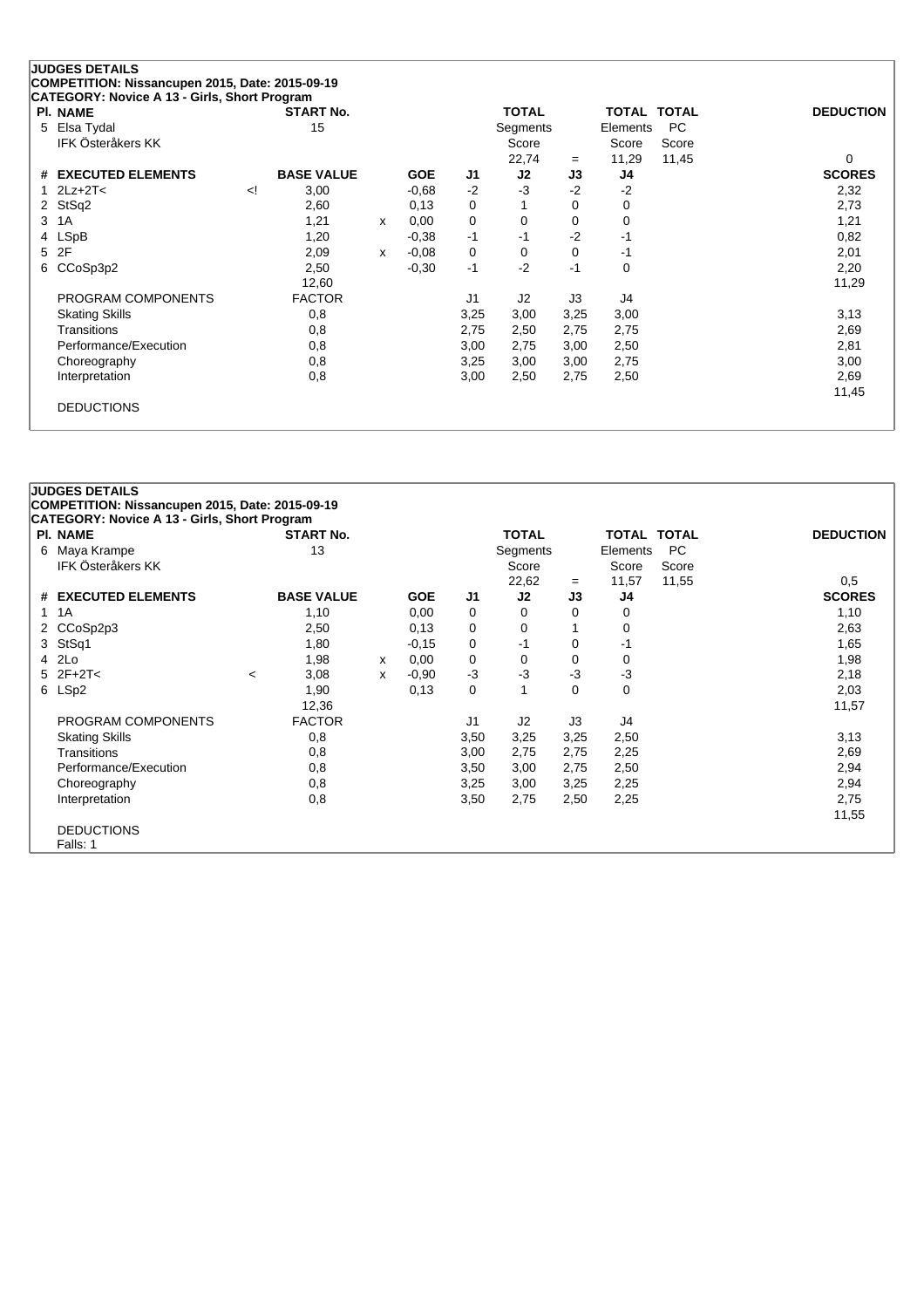| <b>JUDGES DETAILS</b>                                                                           |                   |            |      |              |      |                    |           |                  |
|-------------------------------------------------------------------------------------------------|-------------------|------------|------|--------------|------|--------------------|-----------|------------------|
| COMPETITION: Nissancupen 2015, Date: 2015-09-19<br>CATEGORY: Novice A 13 - Girls, Short Program |                   |            |      |              |      |                    |           |                  |
| <b>PI. NAME</b>                                                                                 | <b>START No.</b>  |            |      | <b>TOTAL</b> |      | <b>TOTAL TOTAL</b> |           | <b>DEDUCTION</b> |
| <b>Beatrice Lebel</b><br>7                                                                      | 10                |            |      | Segments     |      | Elements           | <b>PC</b> |                  |
| Lunds KK                                                                                        |                   |            |      | Score        |      | Score              | Score     |                  |
|                                                                                                 |                   |            |      | 22,62        | $=$  | 10,57              | 12,05     | 0                |
| <b>EXECUTED ELEMENTS</b><br>#                                                                   | <b>BASE VALUE</b> | <b>GOE</b> | J1   | J2           | J3   | J4                 |           | <b>SCORES</b>    |
| 1A                                                                                              | 1,10              | 0,10       | 1    |              | 0    | 0                  |           | 1,20             |
| 2Lo<br>2                                                                                        | 1,80              | $-0.68$    | $-2$ | $-3$         | $-2$ | $-2$               |           | 1,12             |
| LSp <sub>2</sub><br>3                                                                           | 1,90              | 0,13       | 0    |              | 0    | 0                  |           | 2,03             |
| $2T+2T$<br>4                                                                                    | 2,60              | $-0.35$    | $-2$ | $-1$         | $-2$ | $-2$               |           | 2,25             |
| StSq1<br>5                                                                                      | 1,80              | 0.05       | 0    |              | $-1$ | 0                  |           | 1,85             |
| CCoSp2p3<br>6                                                                                   | 2,50              | $-0.38$    | $-2$ | $-1$         | $-1$ | $-1$               |           | 2,12             |
|                                                                                                 | 11,70             |            |      |              |      |                    |           | 10,57            |
| PROGRAM COMPONENTS                                                                              | <b>FACTOR</b>     |            | J1   | J2           | J3   | J4                 |           |                  |
| <b>Skating Skills</b>                                                                           | 0,8               |            | 3,50 | 3,50         | 3,25 | 2,75               |           | 3,25             |
| Transitions                                                                                     | 0,8               |            | 3,25 | 3,25         | 2,50 | 2,25               |           | 2,81             |
| Performance/Execution                                                                           | 0,8               |            | 3,50 | 3,00         | 3,00 | 2,50               |           | 3,00             |
| Choreography                                                                                    | 0,8               |            | 3,50 | 3,25         | 3,25 | 2,50               |           | 3,13             |
| Interpretation                                                                                  | 0,8               |            | 3,25 | 3,25         | 2,75 | 2,25               |           | 2,88             |
|                                                                                                 |                   |            |      |              |      |                    |           | 12,05            |
| <b>DEDUCTIONS</b>                                                                               |                   |            |      |              |      |                    |           |                  |
|                                                                                                 |                   |            |      |              |      |                    |           |                  |

| <b>PI. NAME</b>       |    | <b>START No.</b>  |   |            |                | <b>TOTAL</b> |      | <b>TOTAL TOTAL</b> |       | <b>DEDUCTION</b> |
|-----------------------|----|-------------------|---|------------|----------------|--------------|------|--------------------|-------|------------------|
| Matilda Syrén<br>8    |    | 4                 |   |            |                | Segments     |      | Elements           | PC.   |                  |
| Mörrums KK            |    |                   |   |            |                | Score        |      | Score              | Score |                  |
|                       |    |                   |   |            |                | 22,42        | $=$  | 10,32              | 12,10 | 0                |
| # EXECUTED ELEMENTS   |    | <b>BASE VALUE</b> |   | <b>GOE</b> | J1             | J2           | J3   | J4                 |       | <b>SCORES</b>    |
| 2F<<<br>1.            | << | 0,50              |   | $-0,30$    | $-3$           | $-3$         | $-3$ | $-3$               |       | 0,20             |
| 2 CCoSp3p2            |    | 2,50              |   | 0,38       | 1              |              |      | 0                  |       | 2,88             |
| StSq2<br>3            |    | 2,60              |   | 0,00       | 0              |              | 0    | -1                 |       | 2,60             |
| 2S+COMBO<br>4         |    | 1,43              | x | $-0.60$    | $-3$           | $-3$         | $-3$ | $-3$               |       | 0,83             |
| 5<br>1A               |    | 1,21              | X | $-0.05$    | 0              | -1           | 0    | 0                  |       | 1,16             |
| LSp2<br>6             |    | 1,90              |   | 0,75       | $\overline{2}$ | 2            |      |                    |       | 2,65             |
|                       |    | 10,14             |   |            |                |              |      |                    |       | 10,32            |
| PROGRAM COMPONENTS    |    | <b>FACTOR</b>     |   |            | J <sub>1</sub> | J2           | J3   | J4                 |       |                  |
| <b>Skating Skills</b> |    | 0,8               |   |            | 3,75           | 3,25         | 3,00 | 3,00               |       | 3,25             |
| Transitions           |    | 0,8               |   |            | 3,25           | 2,75         | 2,75 | 2,50               |       | 2,81             |
| Performance/Execution |    | 0,8               |   |            | 3,50           | 2,75         | 3,00 | 2,50               |       | 2,94             |
| Choreography          |    | 0,8               |   |            | 3,50           | 3,25         | 3,25 | 2,50               |       | 3,13             |
| Interpretation        |    | 0,8               |   |            | 3,25           | 3,00         | 3,00 | 2,75               |       | 3,00             |
|                       |    |                   |   |            |                |              |      |                    |       | 12,10            |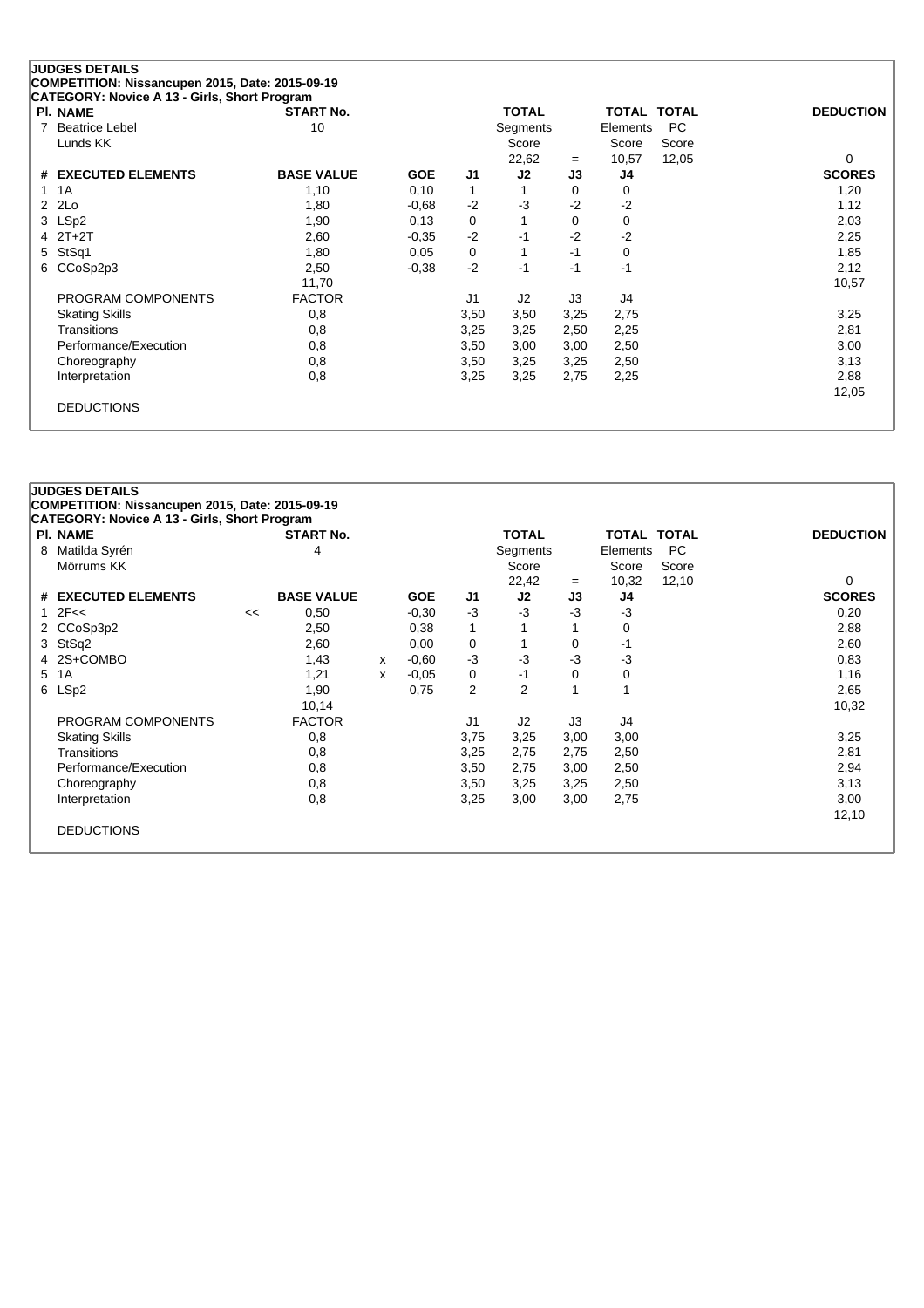|   | <b>JUDGES DETAILS</b><br>COMPETITION: Nissancupen 2015, Date: 2015-09-19 |                   |   |            |      |                |      |          |                    |                  |
|---|--------------------------------------------------------------------------|-------------------|---|------------|------|----------------|------|----------|--------------------|------------------|
|   | CATEGORY: Novice A 13 - Girls, Short Program                             |                   |   |            |      |                |      |          |                    |                  |
|   | <b>PI. NAME</b>                                                          | <b>START No.</b>  |   |            |      | <b>TOTAL</b>   |      |          | <b>TOTAL TOTAL</b> | <b>DEDUCTION</b> |
| 9 | Ida Hulthén                                                              |                   |   |            |      | Segments       |      | Elements | <b>PC</b>          |                  |
|   | Malmö KK                                                                 |                   |   |            |      | Score          |      | Score    | Score              |                  |
|   |                                                                          |                   |   |            |      | 21,49          | $=$  | 10,14    | 11,35              | $\Omega$         |
| # | <b>EXECUTED ELEMENTS</b>                                                 | <b>BASE VALUE</b> |   | <b>GOE</b> | J1   | J2             | J3   | J4       |                    | <b>SCORES</b>    |
|   | 1A                                                                       | 1,10              |   | 0,00       | 0    | 0              | 0    | 0        |                    | 1,10             |
|   | $2 \t2S+2T$                                                              | 2,60              |   | 0.05       |      | 0              | 0    | 0        |                    | 2,65             |
|   | 3 LSp1                                                                   | 1,50              |   | $-0.60$    | $-2$ | $-2$           | $-2$ | $-2$     |                    | 0,90             |
|   | 4 StSq2                                                                  | 2,60              |   | 0,00       | 0    | 0              | 0    | 0        |                    | 2,60             |
| 5 | 2F                                                                       | 2,09              | x | $-0.90$    | $-3$ | $-3$           | $-3$ | $-3$     |                    | 1,19             |
| 6 | CCoSp3p1                                                                 | 2,00              |   | $-0,30$    | $-1$ | $-1$           | $-1$ | $-1$     |                    | 1,70             |
|   |                                                                          | 11,89             |   |            |      |                |      |          |                    | 10,14            |
|   | PROGRAM COMPONENTS                                                       | <b>FACTOR</b>     |   |            | J1   | J <sub>2</sub> | J3   | J4       |                    |                  |
|   | <b>Skating Skills</b>                                                    | 0,8               |   |            | 3,50 | 3,00           | 3,00 | 2,75     |                    | 3,06             |
|   | Transitions                                                              | 0,8               |   |            | 3,25 | 2,50           | 2,75 | 2,25     |                    | 2,69             |
|   | Performance/Execution                                                    | 0,8               |   |            | 3,75 | 2,75           | 2,50 | 2,25     |                    | 2,81             |
|   | Choreography                                                             | 0,8               |   |            | 3,50 | 2,50           | 3,00 | 2,50     |                    | 2,88             |

DEDUCTIONS

|   | <b>JUDGES DETAILS</b><br>COMPETITION: Nissancupen 2015, Date: 2015-09-19<br><b>CATEGORY: Novice A 13 - Girls, Short Program</b> |    |                   |   |            |                |                |      |                    |           |                  |
|---|---------------------------------------------------------------------------------------------------------------------------------|----|-------------------|---|------------|----------------|----------------|------|--------------------|-----------|------------------|
|   | <b>PI. NAME</b>                                                                                                                 |    | <b>START No.</b>  |   |            |                | <b>TOTAL</b>   |      | <b>TOTAL TOTAL</b> |           | <b>DEDUCTION</b> |
|   | 10 Vilma Björverud                                                                                                              |    | 6                 |   |            |                | Segments       |      | Elements           | <b>PC</b> |                  |
|   | Mörrums KK                                                                                                                      |    |                   |   |            |                | Score          |      | Score              | Score     |                  |
|   |                                                                                                                                 |    |                   |   |            |                | 21,01          | $=$  | 9,06               | 12,45     | 0,5              |
|   | # EXECUTED ELEMENTS                                                                                                             |    | <b>BASE VALUE</b> |   | <b>GOE</b> | J1             | J2             | J3   | J4                 |           | <b>SCORES</b>    |
|   | 1 $2F e + 2T <$                                                                                                                 | е  | 2,30              |   | $-0.90$    | $-3$           | $-3$           | $-3$ | $-3$               |           | 1,40             |
|   |                                                                                                                                 | << | 0,60              |   | $-0,30$    | $-3$           | $-3$           | -3   | $-3$               |           | 0,30             |
|   | 3 LSp2                                                                                                                          |    | 1,90              |   | 0,50       | 2              |                |      | 0                  |           | 2,40             |
| 4 | 1A                                                                                                                              |    | 1,21              | X | 0.00       | 0              | 0              | 0    | 0                  |           | 1,21             |
| 5 | StSq2                                                                                                                           |    | 2,60              |   | $-0.25$    | $-1$           | $\Omega$       | $-1$ | 0                  |           | 2,35             |
|   | 6 CCoSp2p1                                                                                                                      |    | 1,70              |   | $-0.30$    | $-1$           | $-1$           | $-1$ | $-1$               |           | 1,40             |
|   |                                                                                                                                 |    | 10,31             |   |            |                |                |      |                    |           | 9,06             |
|   | PROGRAM COMPONENTS                                                                                                              |    | <b>FACTOR</b>     |   |            | J <sub>1</sub> | J <sub>2</sub> | J3   | J4                 |           |                  |
|   | <b>Skating Skills</b>                                                                                                           |    | 0,8               |   |            | 3,50           | 2,75           | 3,00 | 3,25               |           | 3,13             |
|   | Transitions                                                                                                                     |    | 0,8               |   |            | 3,25           | 3,00           | 3,25 | 2,75               |           | 3,06             |
|   | Performance/Execution                                                                                                           |    | 0,8               |   |            | 3,25           | 2,75           | 3,25 | 2,75               |           | 3,00             |
|   | Choreography                                                                                                                    |    | 0,8               |   |            | 3,50           | 3,00           | 3,50 | 3,00               |           | 3,25             |
|   | Interpretation                                                                                                                  |    | 0,8               |   |            | 3,75           | 2,75           | 3,00 | 3,00               |           | 3,13             |
|   |                                                                                                                                 |    |                   |   |            |                |                |      |                    |           | 12,45            |
|   | <b>DEDUCTIONS</b>                                                                                                               |    |                   |   |            |                |                |      |                    |           |                  |
|   | Falls: 1                                                                                                                        |    |                   |   |            |                |                |      |                    |           |                  |

Choreography 0,8 0,8 3,50 2,50 3,00 2,50 2,88<br>
Interpretation 0,8 3,50 2,75 2,50 2,25 2,75 2,75

Interpretation 0,8 3,50 2,75 2,50 2,25 2,75

11,35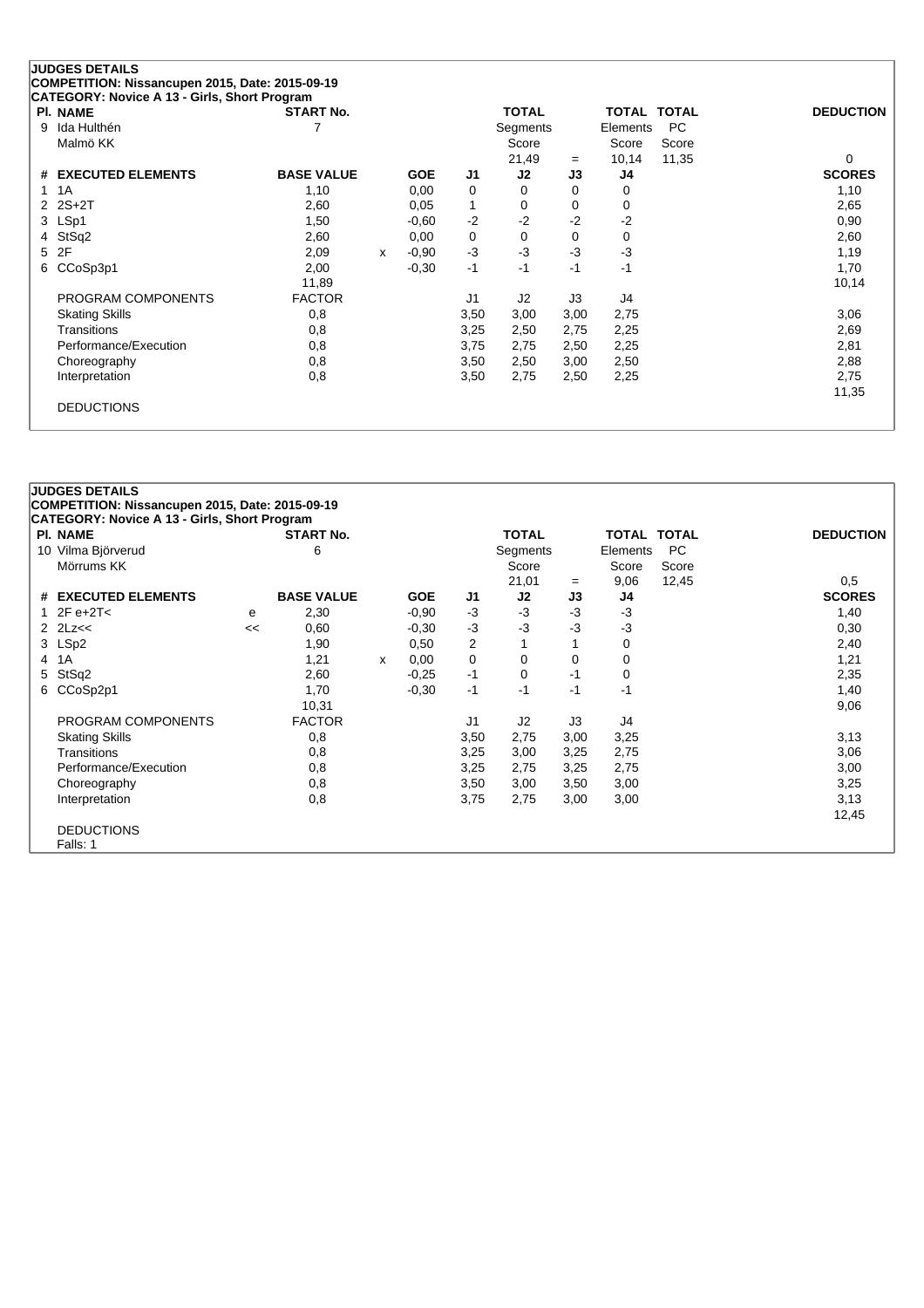| <b>JUDGES DETAILS</b>                                                                           |                   |              |            |                |              |          |                    |       |                  |
|-------------------------------------------------------------------------------------------------|-------------------|--------------|------------|----------------|--------------|----------|--------------------|-------|------------------|
| COMPETITION: Nissancupen 2015, Date: 2015-09-19<br>CATEGORY: Novice A 13 - Girls, Short Program |                   |              |            |                |              |          |                    |       |                  |
| <b>PI. NAME</b>                                                                                 | <b>START No.</b>  |              |            |                | <b>TOTAL</b> |          | <b>TOTAL TOTAL</b> |       | <b>DEDUCTION</b> |
| Sanna Petersson<br>11                                                                           | 5                 |              |            |                | Segments     |          | Elements           | PC.   |                  |
| Växjö KK                                                                                        |                   |              |            |                | Score        |          | Score              | Score |                  |
|                                                                                                 |                   |              |            |                | 19,87        | $=$      | 9,67               | 11,70 | 1,5              |
| # EXECUTED ELEMENTS                                                                             | <b>BASE VALUE</b> |              | <b>GOE</b> | J <sub>1</sub> | J2           | J3       | J4                 |       | <b>SCORES</b>    |
| $2S+2T$                                                                                         | 2,60              |              | 0,00       | 0              | 0            | $\Omega$ | 0                  |       | 2,60             |
| LSp2<br>$\mathbf{2}^{\circ}$                                                                    | 1,90              |              | $-0,03$    | 1              | 0            | $-1$     | $-1$               |       | 1,87             |
| 1A<br>3                                                                                         | 1,10              |              | 0,00       | 0              | 0            | 0        | 0                  |       | 1,10             |
| CCoSp2p1<br>4                                                                                   | 1,70              |              | $-0,60$    | $-2$           | $-2$         | $-2$     | $-2$               |       | 1,10             |
| StSq2<br>5                                                                                      | 2,60              |              | $-0,13$    | 0              | 0            | $-1$     | 0                  |       | 2,47             |
| 2Lo<<br>6                                                                                       | 1,43<br>$\,<\,$   | $\mathsf{x}$ | $-0.90$    | $-3$           | $-3$         | $-3$     | $-3$               |       | 0,53             |
|                                                                                                 | 11,33             |              |            |                |              |          |                    |       | 9,67             |
| PROGRAM COMPONENTS                                                                              | <b>FACTOR</b>     |              |            | J1             | J2           | J3       | J4                 |       |                  |
| <b>Skating Skills</b>                                                                           | 0,8               |              |            | 3,50           | 3,25         | 3,25     | 2,75               |       | 3,19             |
| Transitions                                                                                     | 0,8               |              |            | 3,25           | 3,00         | 2,75     | 2,50               |       | 2,88             |
| Performance/Execution                                                                           | 0,8               |              |            | 3,50           | 3,25         | 3,00     | 2,25               |       | 3,00             |
| Choreography                                                                                    | 0,8               |              |            | 3,25           | 2,75         | 3,00     | 2,50               |       | 2,88             |
| Interpretation                                                                                  | 0,8               |              |            | 3,25           | 2,75         | 2,50     | 2,25               |       | 2,69             |
|                                                                                                 |                   |              |            |                |              |          |                    |       | 11,70            |
| <b>DEDUCTIONS</b>                                                                               |                   |              |            |                |              |          |                    |       |                  |
| Falls: 1<br>Time Violation: 1                                                                   |                   |              |            |                |              |          |                    |       |                  |

|   | <b>PI. NAME</b>       |    | <b>START No.</b>  |   |            |                | <b>TOTAL</b>   |      | <b>TOTAL TOTAL</b> |           | <b>DEDUCTION</b> |
|---|-----------------------|----|-------------------|---|------------|----------------|----------------|------|--------------------|-----------|------------------|
|   | 12 Ellen Burvall      |    | 14                |   |            |                | Segments       |      | Elements           | <b>PC</b> |                  |
|   | Höörs KF              |    |                   |   |            |                | Score          |      | Score              | Score     |                  |
|   |                       |    |                   |   |            |                | 19,85          | $=$  | 9,70               | 10,15     | 0                |
|   | # EXECUTED ELEMENTS   |    | <b>BASE VALUE</b> |   | <b>GOE</b> | J <sub>1</sub> | J2             | J3   | J4                 |           | <b>SCORES</b>    |
|   | 1 $2S+2T<<$           | << | 1,70              |   | $-0.55$    | $-3$           | $-3$           | $-3$ | $-2$               |           | 1,15             |
|   | 2 2Lo                 |    | 1,80              |   | $-0,15$    | $-2$           | $\Omega$       | 0    | 0                  |           | 1,65             |
| 3 | CCoSp3p3              |    | 3,00              |   | 0,00       | 0              | 0              | 0    | 0                  |           | 3,00             |
|   | 4 StSq1               |    | 1,80              |   | $-0.38$    | $-2$           | 0              | $-2$ | -1                 |           | 1,42             |
|   | 5 1A                  |    | 1,21              | X | 0,00       | 0              | 0              | 0    | 0                  |           | 1,21             |
|   | 6 LSp1                |    | 1,50              |   | $-0,23$    | 0              | 0              | -1   | $-2$               |           | 1,27             |
|   |                       |    | 11,01             |   |            |                |                |      |                    |           | 9,70             |
|   | PROGRAM COMPONENTS    |    | <b>FACTOR</b>     |   |            | J1             | J <sub>2</sub> | J3   | J4                 |           |                  |
|   | <b>Skating Skills</b> |    | 0,8               |   |            | 2,75           | 2,50           | 2,50 | 2,50               |           | 2,56             |
|   | <b>Transitions</b>    |    | 0,8               |   |            | 2,50           | 2,25           | 2,50 | 2,00               |           | 2,31             |
|   | Performance/Execution |    | 0,8               |   |            | 3,25           | 3,00           | 2,25 | 2,25               |           | 2,69             |
|   | Choreography          |    | 0,8               |   |            | 3,00           | 2,75           | 2,75 | 2,25               |           | 2,69             |
|   | Interpretation        |    | 0,8               |   |            | 2,75           | 2,75           | 2,25 | 2,00               |           | 2,44             |
|   |                       |    |                   |   |            |                |                |      |                    |           | 10,15            |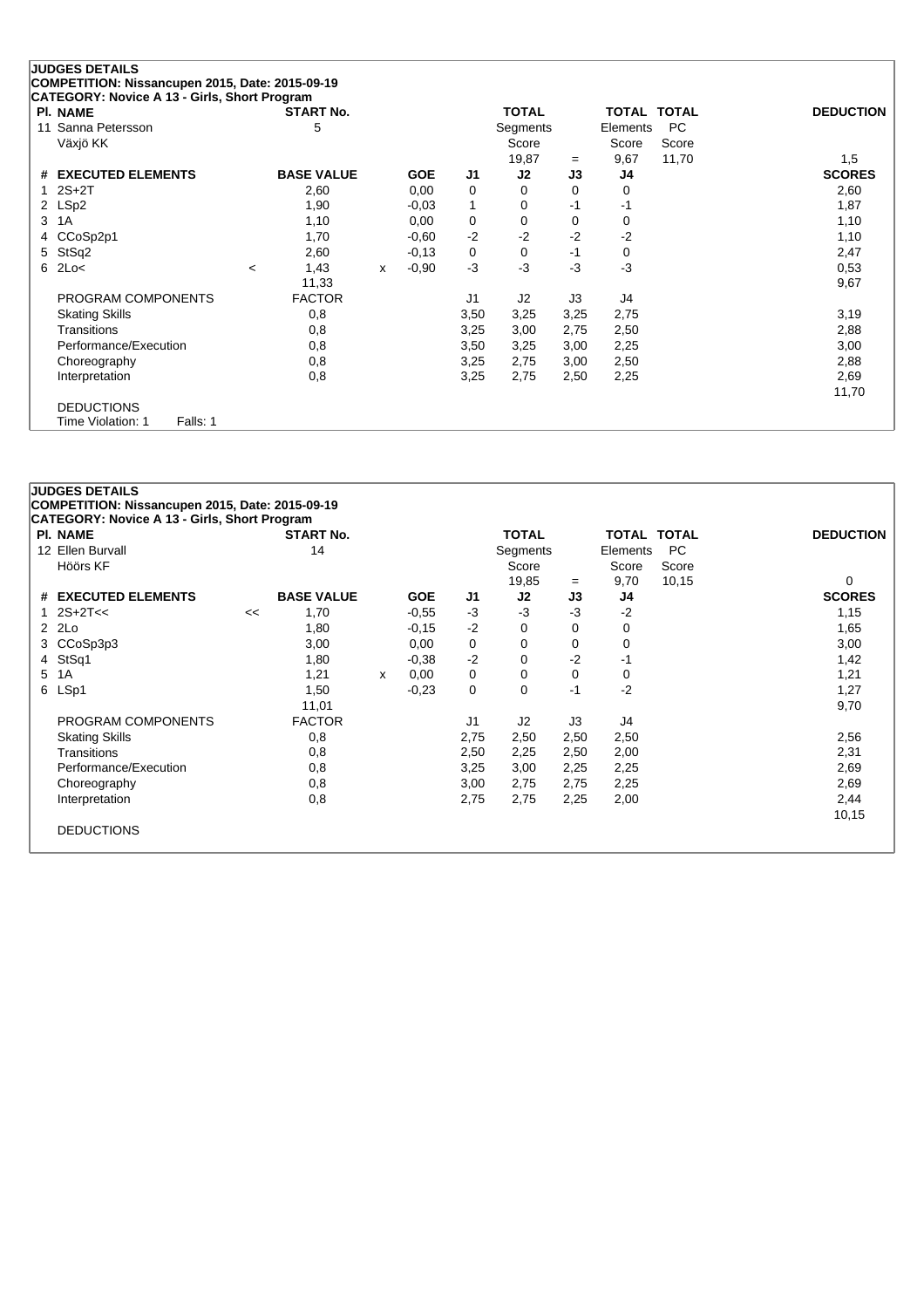|   | <b>JUDGES DETAILS</b>                                           |    |                   |   |            |                |                   |          |               |                    |                  |
|---|-----------------------------------------------------------------|----|-------------------|---|------------|----------------|-------------------|----------|---------------|--------------------|------------------|
|   | COMPETITION: Nissancupen 2015, Date: 2015-09-19                 |    |                   |   |            |                |                   |          |               |                    |                  |
|   | CATEGORY: Novice A 13 - Girls, Short Program<br><b>PI. NAME</b> |    | <b>START No.</b>  |   |            |                | <b>TOTAL</b>      |          |               | TOTAL TOTAL        | <b>DEDUCTION</b> |
|   | 13 Thyra Spitzenberger<br>Karlskrona Allmänna SK                |    | 11                |   |            |                | Segments<br>Score |          | Elements      | <b>PC</b><br>Score |                  |
|   |                                                                 |    |                   |   |            |                | 19,70             | $=$      | Score<br>9,20 | 11,00              | 0.5              |
| # | <b>EXECUTED ELEMENTS</b>                                        |    | <b>BASE VALUE</b> |   | <b>GOE</b> | J1             | J2                | J3       | J4            |                    | <b>SCORES</b>    |
|   | 1A                                                              |    | 1,10              |   | 0,00       | 0              | 0                 | 0        | 0             |                    | 1,10             |
|   | 2 $2$ Lo+ $2$ T<<                                               | << | 2,20              |   | $-0.83$    | $-3$           | $-3$              | $-3$     | $-2$          |                    | 1,37             |
|   | 3 LSpB                                                          |    | 1,20              |   | $-0.30$    | $-2$           | 0                 | $-1$     | -1            |                    | 0,90             |
| 4 | 2F                                                              |    | 2,09              | X | $-0.90$    | $-3$           | $-3$              | $-3$     | $-3$          |                    | 1,19             |
| 5 | StSq1                                                           |    | 1,80              |   | $-0.08$    | 0              | $-1$              | $\Omega$ | $\mathbf 0$   |                    | 1,72             |
| 6 | CCoSp3p3                                                        |    | 3,00              |   | $-0,08$    | 0              | $-1$              | $\Omega$ | $\Omega$      |                    | 2,92             |
|   |                                                                 |    | 11,39             |   |            |                |                   |          |               |                    | 9,20             |
|   | PROGRAM COMPONENTS                                              |    | <b>FACTOR</b>     |   |            | J <sub>1</sub> | J <sub>2</sub>    | J3       | J4            |                    |                  |
|   | <b>Skating Skills</b>                                           |    | 0,8               |   |            | 3,25           | 3,00              | 3,00     | 2,50          |                    | 2,94             |
|   | <b>Transitions</b>                                              |    | 0,8               |   |            | 3,00           | 2,50              | 2,75     | 2,25          |                    | 2,63             |
|   | Performance/Execution                                           |    | 0,8               |   |            | 3,25           | 2,75              | 2,75     | 2,00          |                    | 2,69             |
|   | Choreography                                                    |    | 0,8               |   |            | 3,50           | 3,00              | 3,00     | 2,00          |                    | 2,88             |
|   | Interpretation                                                  |    | 0,8               |   |            | 3,25           | 2,50              | 2,50     | 2,25          |                    | 2,63             |
|   |                                                                 |    |                   |   |            |                |                   |          |               |                    | 11,00            |
|   | <b>DEDUCTIONS</b>                                               |    |                   |   |            |                |                   |          |               |                    |                  |
|   | Falls: 1                                                        |    |                   |   |            |                |                   |          |               |                    |                  |

|              | <b>PI. NAME</b>       |         | <b>START No.</b>  |   |            |                | <b>TOTAL</b>             |                          | <b>TOTAL TOTAL</b> |       | <b>DEDUCTION</b> |
|--------------|-----------------------|---------|-------------------|---|------------|----------------|--------------------------|--------------------------|--------------------|-------|------------------|
|              | 14 Alicia Strandborg  |         |                   |   |            |                | Segments                 |                          | Elements           | PC.   |                  |
|              | Kungsbacka KK         |         |                   |   |            |                | Score                    |                          | Score              | Score |                  |
|              |                       |         |                   |   |            | 18,64<br>$=$   |                          |                          | 7,84               | 10,80 | $\Omega$         |
|              | # EXECUTED ELEMENTS   |         | <b>BASE VALUE</b> |   | <b>GOE</b> | J1             | J2                       | J3                       | J4                 |       | <b>SCORES</b>    |
| $\mathbf{1}$ | 1A                    |         | 1,10              |   | 0,05       | 0              | $\Omega$                 | 0                        |                    |       | 1,15             |
| 2            | CCoSp3p3              |         | 3,00              |   | $-0.38$    | -1             | -1                       | $-2$                     | -1                 |       | 2,62             |
|              | 3 2Lo+1Lo*            | $\star$ | 1,80              |   | $-0.90$    | $-3$           | $-3$                     | -3                       | -3                 |       | 0,90             |
|              | 4 1F*                 | $\star$ | 0,00              | x | 0,00       | $\mathbf{u}$   | $\overline{\phantom{m}}$ | $\overline{\phantom{m}}$ |                    |       | 0,00             |
|              | 5 LSp1                |         | 1,50              |   | $-0.68$    | $-2$           | $-2$                     | $-2$                     | $-3$               |       | 0,82             |
|              | 6 StSq2               |         | 2,60              |   | $-0.25$    | $-1$           | $\Omega$                 | -1                       | 0                  |       | 2,35             |
|              |                       |         | 10,00             |   |            |                |                          |                          |                    |       | 7,84             |
|              | PROGRAM COMPONENTS    |         | <b>FACTOR</b>     |   |            | J <sub>1</sub> | J <sub>2</sub>           | J3                       | J4                 |       |                  |
|              | <b>Skating Skills</b> |         | 0,8               |   |            | 3,00           | 3,25                     | 2,75                     | 3,00               |       | 3,00             |
|              | Transitions           |         | 0,8               |   |            | 3,00           | 2,50                     | 2,50                     | 2,75               |       | 2,69             |
|              | Performance/Execution |         | 0,8               |   |            | 2,50           | 2,75                     | 2,50                     | 2,25               |       | 2,50             |
|              | Choreography          |         | 0,8               |   |            | 2,75           | 2,50                     | 3,00                     | 2,50               |       | 2,69             |
|              | Interpretation        |         | 0,8               |   |            | 2,50           | 3,00                     | 2,50                     | 2,50               |       | 2,63             |
|              |                       |         |                   |   |            |                |                          |                          |                    |       | 10,80            |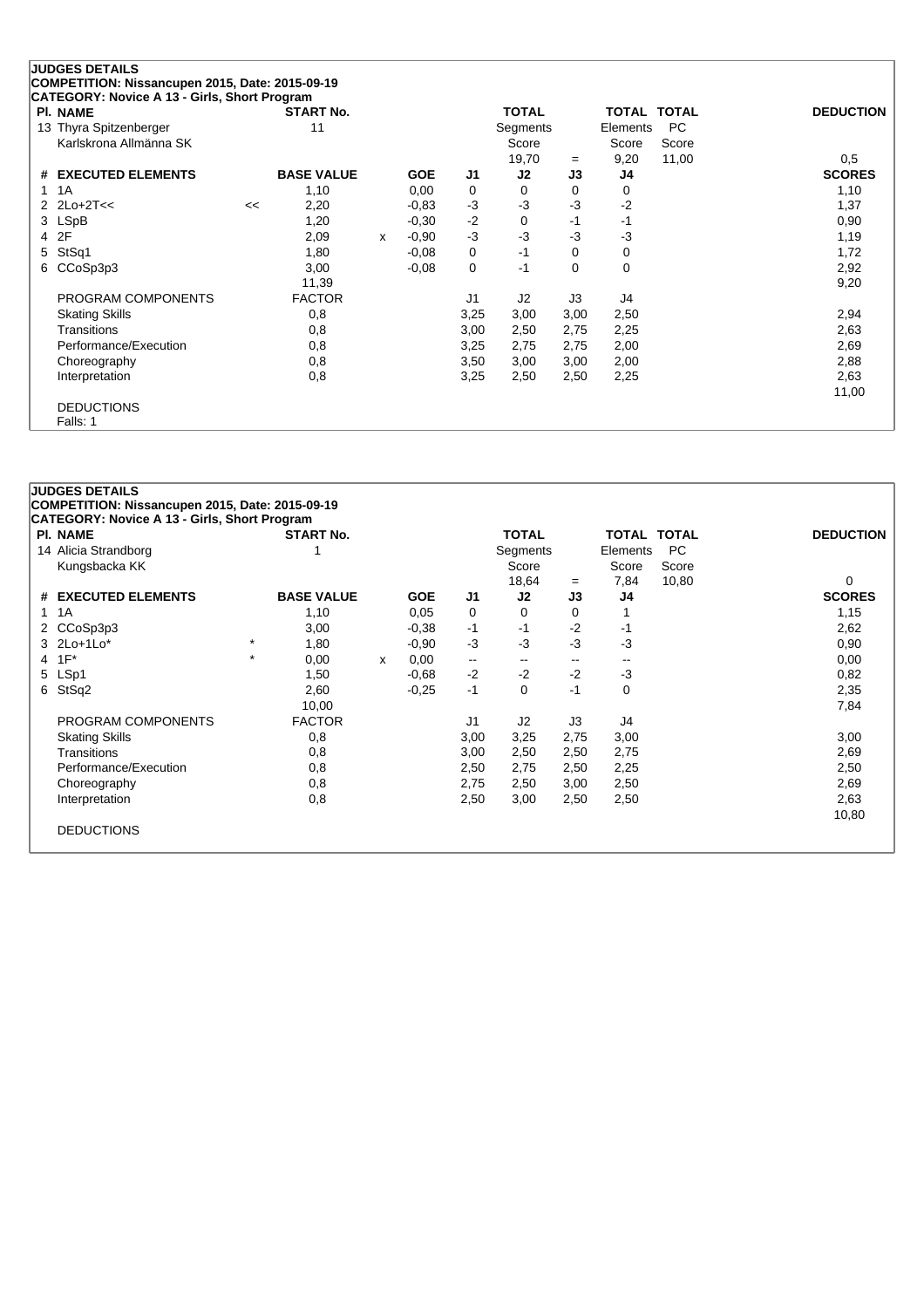| <b>PI. NAME</b>        | <b>START No.</b>  |            |                          | <b>TOTAL</b>      |       | <b>TOTAL TOTAL</b> |       | <b>DEDUCTION</b> |
|------------------------|-------------------|------------|--------------------------|-------------------|-------|--------------------|-------|------------------|
| 15 Tilde Levander      | 3                 |            |                          | Segments          |       | Elements           | PC.   |                  |
| Karlskrona Allmänna SK |                   |            |                          | Score             |       | Score              | Score |                  |
|                        |                   |            |                          | 18,05             | $=$   | 7,10               | 11,45 | 0,5              |
| # EXECUTED ELEMENTS    | <b>BASE VALUE</b> | <b>GOE</b> | J <sub>1</sub>           | J2                | J3    | J4                 |       | <b>SCORES</b>    |
| 1A                     | 1,10              | 0,05       | 1                        | 0                 | 0     | 0                  |       | 1,15             |
| 2F<br>2                | 1,90              | $-0,75$    | $-3$                     | $-3$              | $-2$  | $-2$               |       | 1,15             |
| LSp2<br>3              | 1,90              | 0,50       | $\mathbf{1}$             |                   |       |                    |       | 2,40             |
| 2Lz+COMBO              | 2,10              | $-0.90$    | $-3$                     | $-3$              | -3    | $-3$               |       | 1,20             |
| CoSp2p1*<br>5          | $\star$<br>0,00   | 0,00       | $\overline{\phantom{a}}$ | $\hspace{0.05cm}$ | $- -$ | $\sim$ $\sim$      |       | 0,00             |
| StSqB<br>6             | 1,50              | $-0,30$    | $-2$                     | $-1$              | 0     | -1                 |       | 1,20             |
|                        | 8,50              |            |                          |                   |       |                    |       | 7,10             |
| PROGRAM COMPONENTS     | <b>FACTOR</b>     |            | J <sub>1</sub>           | J2                | J3    | J4                 |       |                  |
| <b>Skating Skills</b>  | 0,8               |            | 3,50                     | 3,25              | 3,00  | 2,75               |       | 3,13             |
| Transitions            | 0,8               |            | 3,00                     | 3,00              | 2,75  | 3,00               |       | 2,94             |
| Performance/Execution  | 0,8               |            | 2,75                     | 2,25              | 3,00  | 2,50               |       | 2,63             |
| Choreography           | 0,8               |            | 3,25                     | 2,75              | 3,25  | 2,75               |       | 3,00             |
| Interpretation         | 0,8               |            | 2,75                     | 2,50              | 2,50  | 2,75               |       | 2,63             |
|                        |                   |            |                          |                   |       |                    |       | 11,45            |

| <b>JUDGES DETAILS</b>                               |         |                   |   |            |      |                |      |                    |       |                  |
|-----------------------------------------------------|---------|-------------------|---|------------|------|----------------|------|--------------------|-------|------------------|
| COMPETITION: Nissancupen 2015, Date: 2015-09-19     |         |                   |   |            |      |                |      |                    |       |                  |
| <b>CATEGORY: Novice A 13 - Girls, Short Program</b> |         |                   |   |            |      |                |      |                    |       |                  |
| <b>PI. NAME</b>                                     |         | <b>START No.</b>  |   |            |      | <b>TOTAL</b>   |      | <b>TOTAL TOTAL</b> |       | <b>DEDUCTION</b> |
| 16 Ida Hagelvik                                     |         | 18                |   |            |      | Segments       |      | Elements           | PC    |                  |
| Osby KK                                             |         |                   |   |            |      | Score          |      | Score              | Score |                  |
|                                                     |         |                   |   |            |      | 17,48          | $=$  | 7,33               | 10,65 | 0,5              |
| # EXECUTED ELEMENTS                                 |         | <b>BASE VALUE</b> |   | <b>GOE</b> | J1   | J2             | J3   | J4                 |       | <b>SCORES</b>    |
| 1 LSpB                                              |         | 1,20              |   | $-0.30$    | $-1$ | $-1$           | -1   | -1                 |       | 0,90             |
| $2$ $2S+2Lo<$                                       | $\,<\,$ | 2,60              |   | $-0,75$    | $-3$ | $-2$           | $-2$ | $-3$               |       | 1,85             |
| 3 StSq1                                             |         | 1,80              |   | $-0,15$    | 0    | 0              | $-1$ | $-1$               |       | 1,65             |
| 4 CCoSp2p1                                          |         | 1,70              |   | $-0.23$    | $-1$ | -1             | 0    | -1                 |       | 1,47             |
| $5$ $2F <$                                          | <<      | 0,55              | x | $-0,30$    | $-3$ | $-3$           | $-3$ | $-3$               |       | 0,25             |
| 6 1A                                                |         | 1,21              | x | 0,00       | 0    | 0              | 0    | 0                  |       | 1,21             |
|                                                     |         | 9,06              |   |            |      |                |      |                    |       | 7,33             |
| PROGRAM COMPONENTS                                  |         | <b>FACTOR</b>     |   |            | J1   | J <sub>2</sub> | J3   | J4                 |       |                  |
| <b>Skating Skills</b>                               |         | 0,8               |   |            | 3,00 | 3,00           | 2,75 | 2,50               |       | 2,81             |
| Transitions                                         |         | 0,8               |   |            | 2,75 | 2,50           | 2,25 | 2,50               |       | 2,50             |
| Performance/Execution                               |         | 0,8               |   |            | 3,00 | 2,50           | 2,50 | 2,25               |       | 2,56             |
| Choreography                                        |         | 0,8               |   |            | 3,00 | 2,75           | 2,75 | 2,50               |       | 2,75             |
| Interpretation                                      |         | 0,8               |   |            | 3,00 | 2,75           | 2,25 | 2,75               |       | 2,69             |
|                                                     |         |                   |   |            |      |                |      |                    |       | 10,65            |
| <b>DEDUCTIONS</b>                                   |         |                   |   |            |      |                |      |                    |       |                  |
| Falls: 1                                            |         |                   |   |            |      |                |      |                    |       |                  |